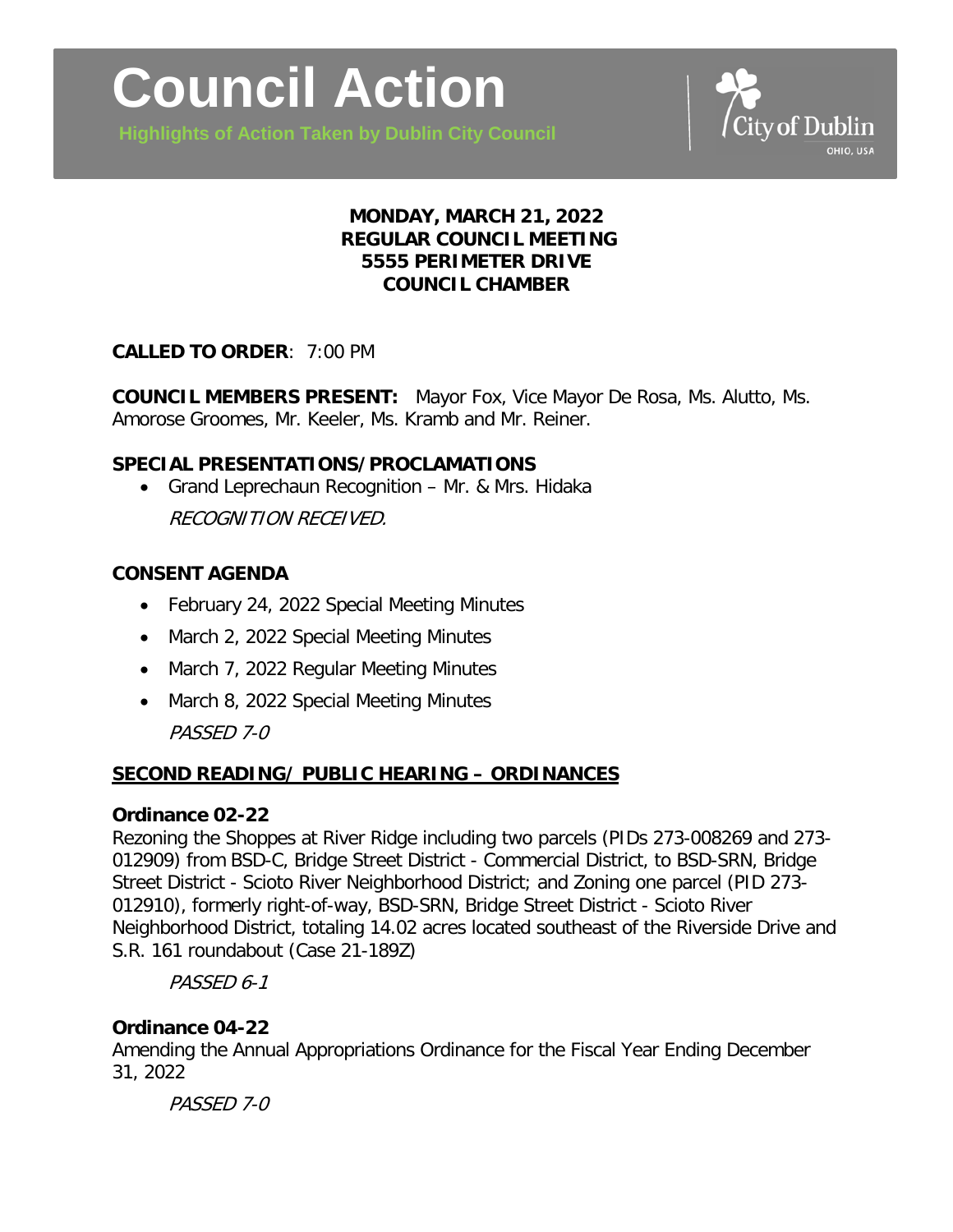### **Ordinance 05-22**

Providing for the Issuance and Sale of Bonds in the Maximum Aggregate Principal Amount of \$3,460,000 for the Purpose of Paying the Costs of Improving the Municipal Sanitary Sewer System by Extending Certain Sewer Lines, Repairing and Lining Certain Existing Sewer Lines, Reducing Inflow and Infiltration, and Installing New Sewer Lines, New Force Mains, a Lift Station and a Pump Station, Together with all Incidental work and related Appurtenances Thereto.

PASSED 7-0

## **Ordinance 06-22**

Providing for the Issuance and Sale of Bonds in the Maximum Aggregate Principal Amount of \$2,725,000 for the Purpose of Paying the Costs of Improving the Municipal Waterworks System by Upgrading the Existing Tartan West Booster Station, Adding a Water Quality Monitoring Unit to the Post Road Booster Station, Replacing Water Lines and Installing Water Line Extensions, Together with all Incidental work and related Appurtenances Thereto.

PASSED 6-0 WITH ONE ABSTENTION FROM MS. KRAMB.

## **Ordinance 07-22**

Providing for the Issuance and Sale of Bonds in the Maximum Aggregate Principal Amount of \$2,850,000 for the Purpose of paying the costs of Refunding Bonds previously issued by the City for the Purpose of paying the costs of various Public Infrastructure Projects

PASSED 7-0

## **Ordinance 08-22**

Providing for the Issuance and Sale of Bonds in the Maximum Principal Amount of \$5,700,000 for the Purpose of Improving the Municipal Parks and Recreation System by Paying a Portion of the Costs of Constructing the Riverside Crossing Park, together with all Incidental Work and Related Appurtenances Thereto

PASSED 7-0

## **Ordinance 09-22**

Adopting and Enacting a Supplement (S-51) to the Code of Ordinances for the City of Dublin, Ohio

PASSED 7-0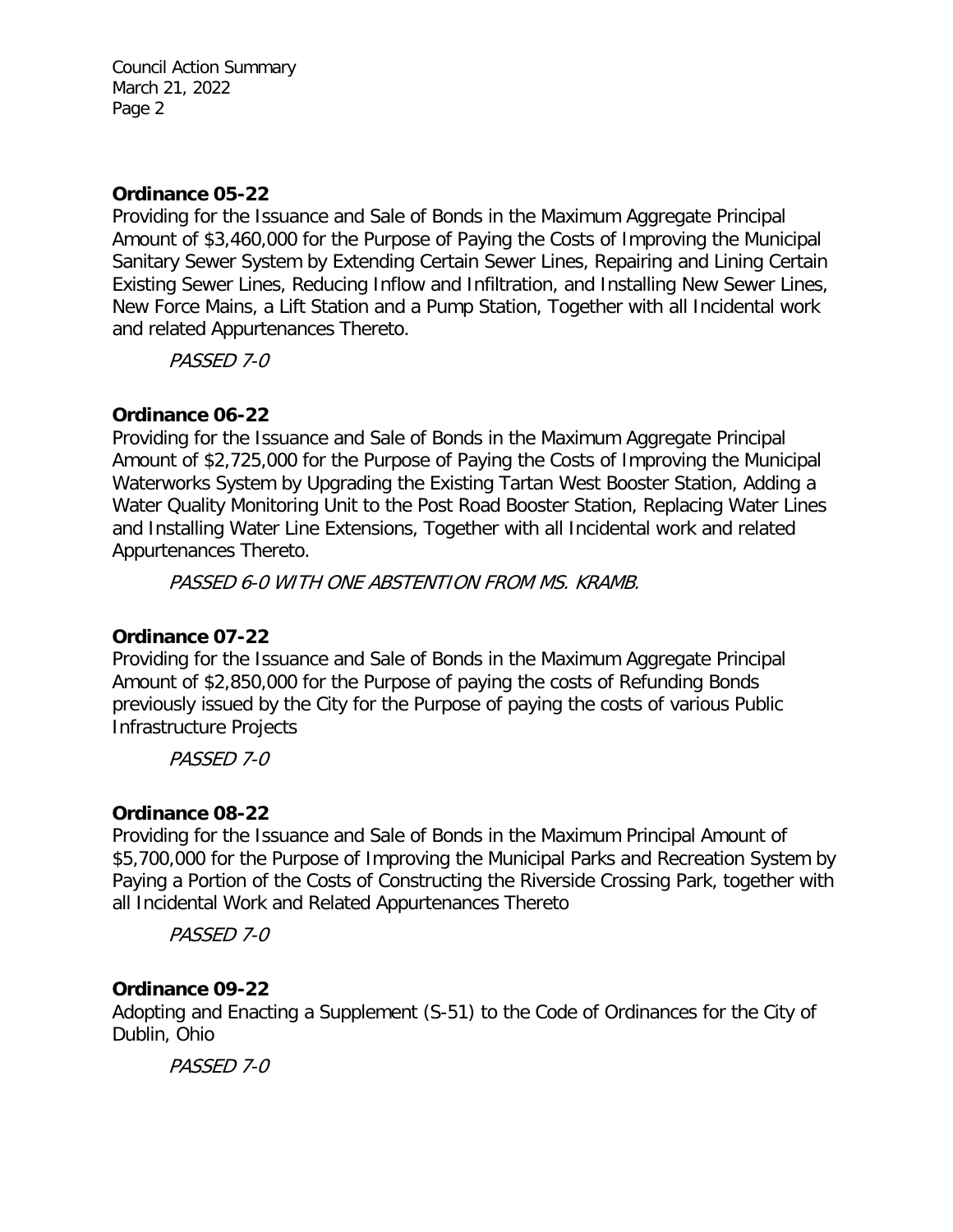## **INTRODUCTION/FIRST READING/ PUBLIC HEARING - ORDINANCES Ordinance 10-22**

Amendments to Section 153.158 regarding the Temporary Sign Provisions of the City of Dublin's Zoning Code

RECEIVED FIRST READING. SECOND READING/PUBLIC HEARING IS SCHEDULED FOR APRIL 11, 2022.

## **Ordinance 11-22**

Execute and Accept Necessary Conveyance Documents and Contracts to Acquire Certain Property Located on Riverside Drive, Identified as Franklin County Parcel Number 273- 008396-00 from Thomas A. McDowell, Successor Trustee of the Diane Alane McDowell Revocable Living Trust, under agreement 2/12/2020 and Thomas A. McDowell, for the Public Purpose of Constructing a New Shared-Use Path Which Shall be Open to the Public Without Charge

RECEIVED FIRST READING. SECOND READING/PUBLIC HEARING IS SCHEDULED FOR APRIL 11, 2022.

# **Ordinance 12-22**

To Remove Special Assessments Previously Levied for Certain Public Improvements in the City of Dublin, Ohio in Cooperation with the Columbus Regional Energy Special Improvement District (5500 Frantz Road Project)

RECEIVED FIRST READING. SECOND READING/PUBLIC HEARING IS SCHEDULED FOR APRIL 11, 2022.

# **INTRODUCTION/PUBLIC HEARING/VOTE – RESOLUTIONS**

## **Resolution 13-22**

Appointing Members to the Various Boards and Commissions of the City of Dublin PASSED 7-0

## **Resolution 14-22**

Authorizing the City Manager to Enter into a Maintenance Agreement with the Ohio Department of Transportation for the US 33 – SR 161 – Post Road Interchange Upgrade Project

PASSED 7-0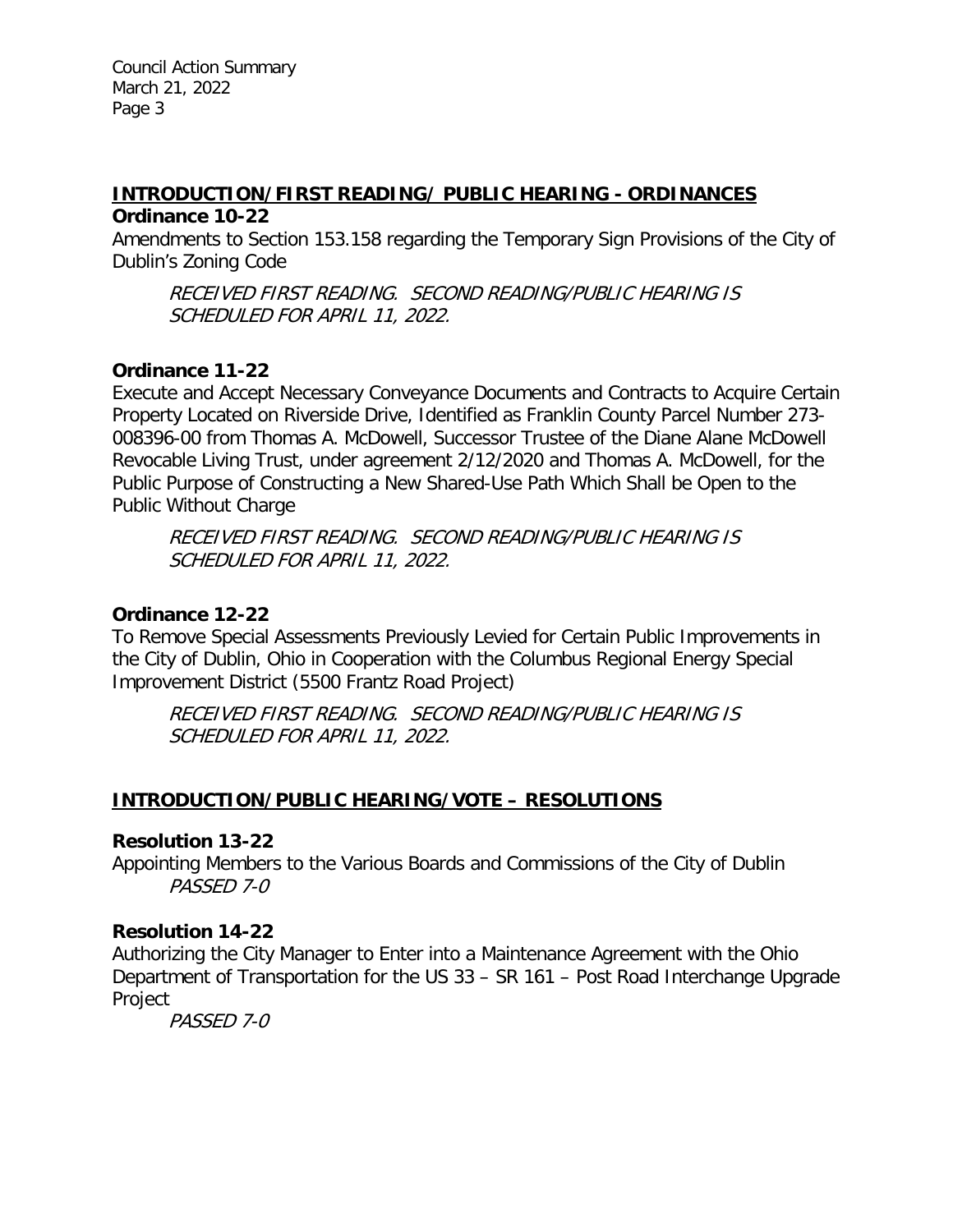#### **OTHER BUSINESS**

• City Entryway Signs MOTION CARRIED 7-0 TO APPROVE CDC RECOMMENDATIONS REGARDING CITY ENTRYWAY SIGNS

• Sawmill Road/I-270 Interchange Landscape Plan MOTION CARRIED 7-0 TO DIRECT STAFF TO MOVE FORWARD WITH PROPOSED LANDSCAPE IMPROVEMENTS AT SAWMILL ROAD/I-270 INTERCHANGE

### **COUNCIL REPORTS**

### **COUNCIL ROUNDTABLE**

MS. KRAMB BROUGHT FORWARD THE TOPIC OF INCREASING THE CITY'S USE OF NATIVE PLANTS AND ASKED TO HAVE THE TOPIC REFERRED TO CSAC FOR FURTHER EXPLORATION. MOTION CARRIED 7-0 TO REFER THIS TOPIC TO CSAC.

### **MEETING ADJOURNED AT 9:17 P.M.**

Printed copies of approved legislation are available by contacting Legislative Services at 614-410-4400.

#### **2022 DUBLIN CITY COUNCIL REGULAR MEETING SCHEDULE**

| Monday, April 11            | <b>Regular Meeting</b>              |
|-----------------------------|-------------------------------------|
| Monday, April 25            | Regular Meeting                     |
| Monday, May 9               | Regular Meeting                     |
| Monday, May 23              | <b>Regular Meeting</b>              |
| Monday, June 13             | <b>Regular Meeting</b>              |
| Monday, June 27             | Regular Meeting                     |
| Monday, July 25             | Regular Meeting                     |
| Monday, August 8            | Regular Meeting                     |
| Monday, August 22           | <b>Regular Meeting</b>              |
| <b>Wednesday, August 31</b> | Joint Meeting (Council/PZC/BZA/ARB) |
| Monday, September 12        | Regular Meeting                     |
| Monday, September 26        | Regular Meeting                     |
| Monday, October 10          | Regular Meeting                     |